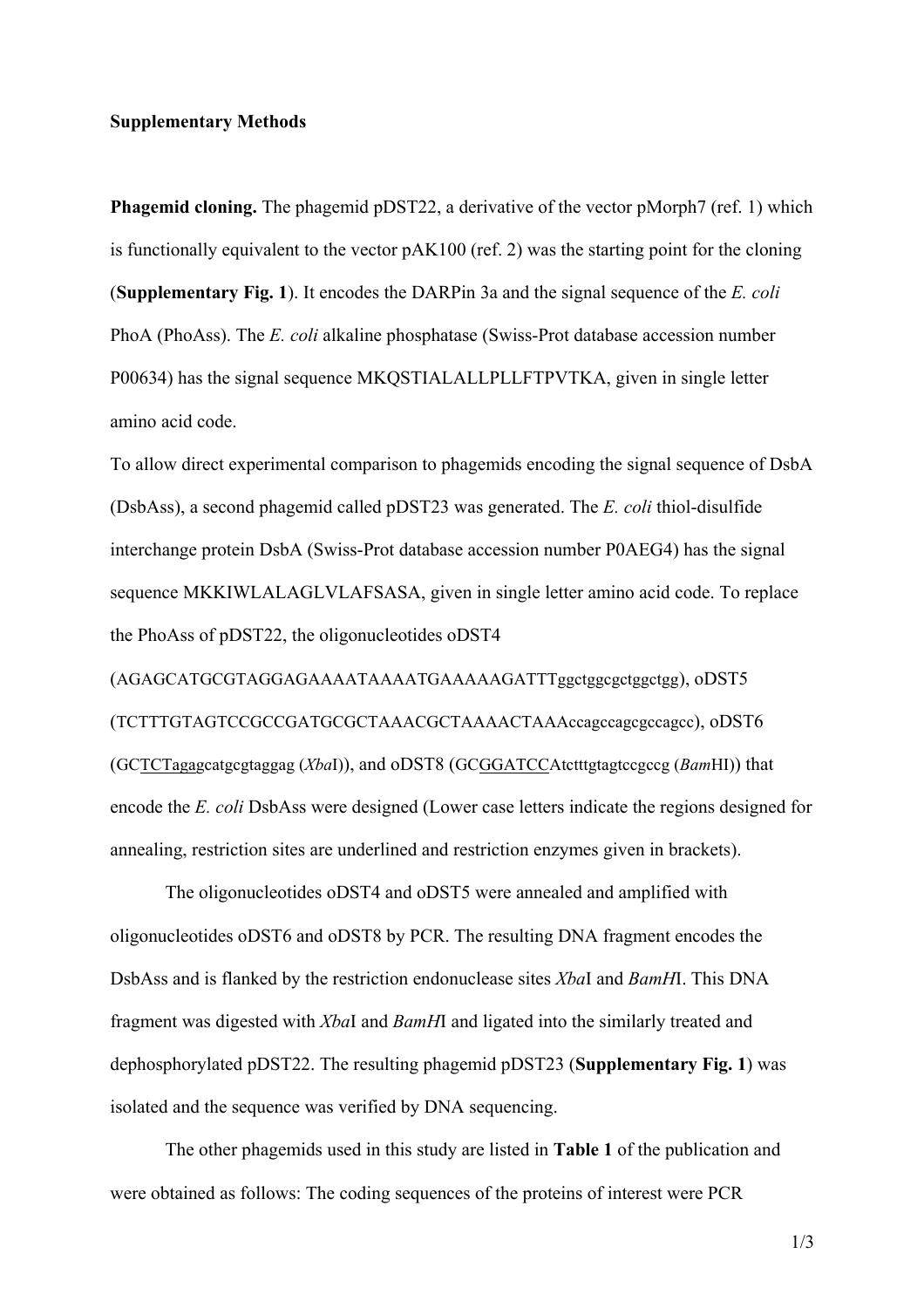amplified using appropriately designed PCR primers and template DNA. Thereby, either a *BamHI* or a *BgIII* restriction site was introduced 5' to each of the coding sequences and two restriction sites (*EcoR*I and *Pst*I) were introduced 3' to each of the coding sequences. These PCR fragments were digested either with *BamH*I or *Bgl*II and either *EcoR*I or *Pst*I, and then ligated into the similarly treated and dephosphorylated phagemids pDST23 and pDST22. The open reading frame of the expression cassette for the fusion polypeptide comprising the cloned PCR product was maintained for all constructs, especially the correct reading frame for the C-terminal fusion to the C-terminal domain of phage protein 3 (CTp3) was maintained. The first and the last amino acids of the cloned proteins of interest (POI) are given in **Table 1** of the publication as well as the reference or accession number for either the GenBank or the Swiss-Prot databases. The sequence of all phagemids was verified by DNA sequencing.

For the designed ankyrin proteins (DARPins) 3a and 2\_3, additional phagemids encoding the PelBss (pDST80 and pDST81, respectively), SfmCss (pDST86 and pDST87, respectively), TolBss (pDST84 and pDST85, respectively) and TorTss (pDST88 and pDST89, respectively) were generated, using the same cloning strategy with 4 oligonucleotides as described above for DsbAss, using appropriate oligonucleotides**.**

For the DARP in E3\_5 and thioredoxin (TrxA), additional phagemids encoding the LamBss (pDST110 and pDST117, respectively), MalEss (pDST109 and pDST116, respectively), MglBss (pDST111 and pDST118, respectively), OmpAss (pDST103 and pDST104, respectively), PelBss (pDST105 and pDST112, respectively), SfmCss (pDST108 and pDST115, respectively), TolBss (pDST106 and pDST113, respectively) and TorTss (pDST107 and pDST114, respectively) were generated. Again, the same strategy as for DsbAss was used.

 Signal sequences used are described in detail in **Supplementary Table 2** and *E. coli* strains used are described in detail in **Supplementary Table 1**.

2/3